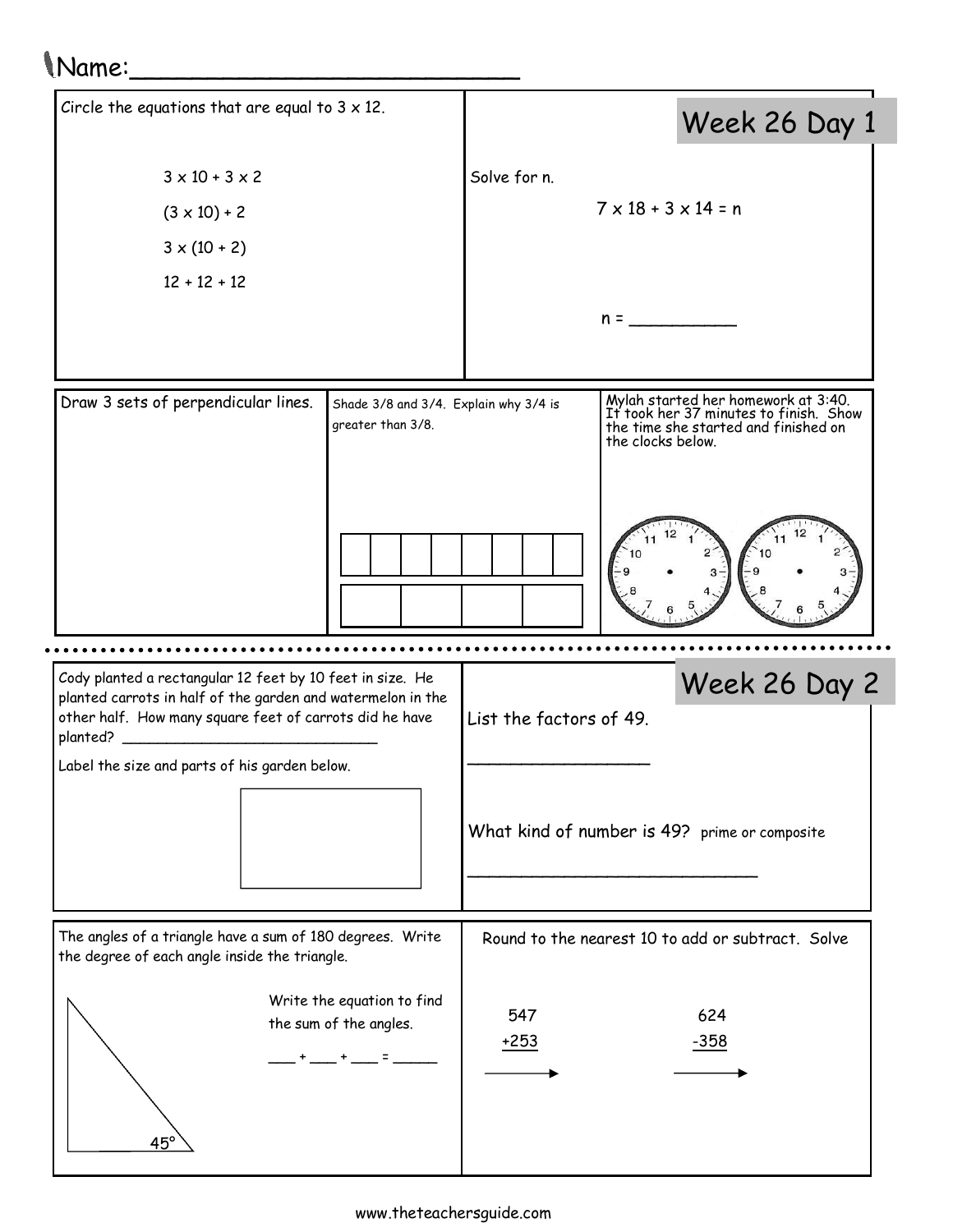## Name:\_\_\_\_\_\_\_\_\_\_\_\_\_\_\_\_\_\_\_\_\_\_\_\_\_



Micheal spend on food?

them a soda, and one order of fries to share. How much money did

Cheeseburger \$1.25

Fries **\$1.10** 

Soda **\$1.00**